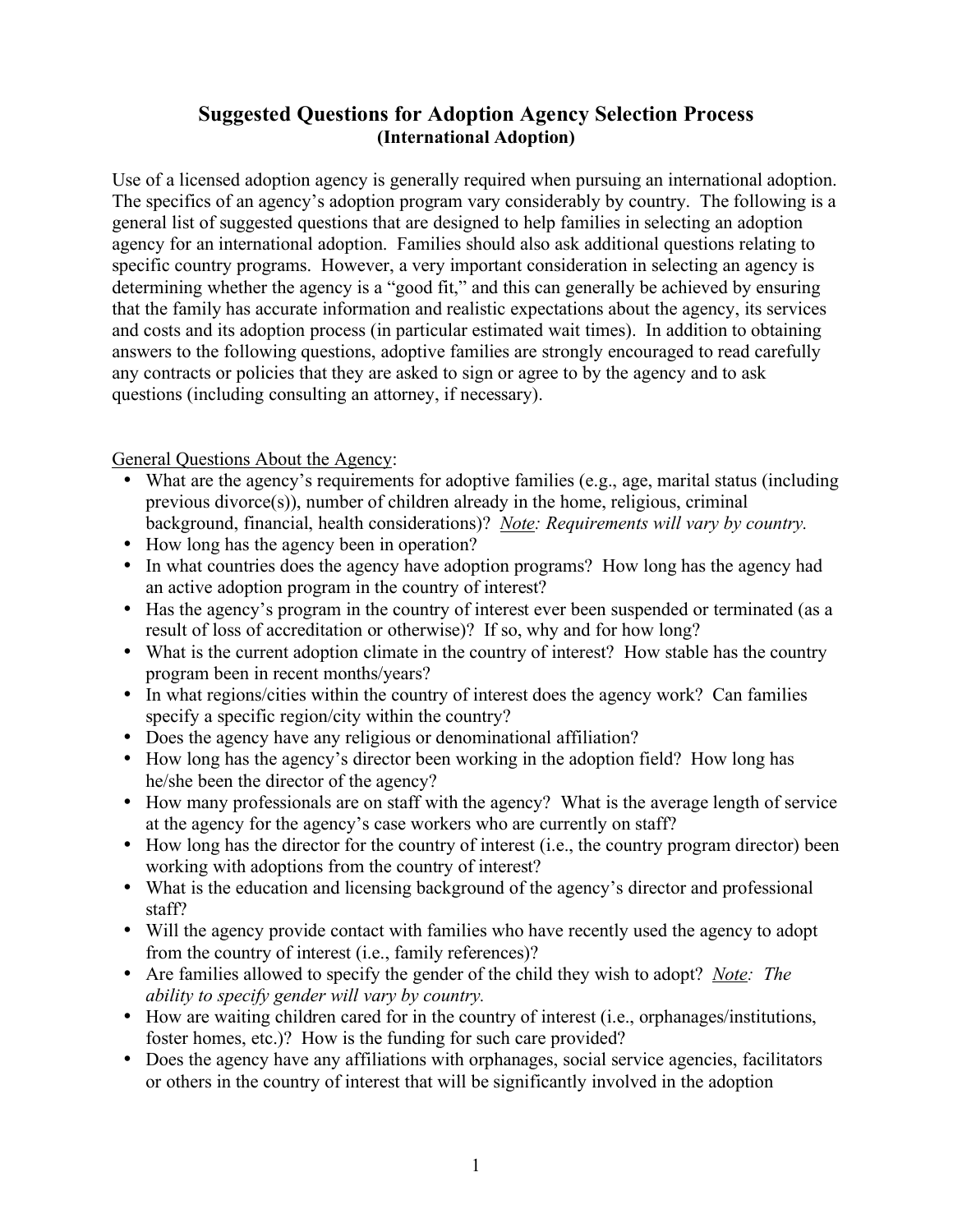process? If so, obtain details regarding such arrangements (including the length of such relationships).

• Who handles the agency's legal work in the country of interest? In the United States?

## Questions About Fees and Costs:

- What fees and costs are charged by the agency in connection with the adoption process and when are they due?
- What costs and expenses will likely be incurred in addition to the agency's fees and costs (i.e., home study expenses, legal expenses, filing and processing expenses, etc.)? *Note: It is advisable that you request a total estimate for all fees, costs and expenses that can be expected in connection with the adoption process – not just the agency's fees and costs.*

## Questions About Wait Time:

*Note: All questions regarding wait times should be asked in relation to a specific country program.*

- What is the current estimated wait time for families? How many families are currently waiting? *Note: Wait times at most agencies are often highly dependent on the adoptive family's parameters (e.g., age, gender and health factors that the adoptive family is willing to consider). To the extent that an adoptive family has already determined certain of its fundamental parameters, questions regarding wait times should be asked in specific relation to those parameters (e.g., what is the estimated wait time for an infant girl).*
- What is the longest wait time for any of the families that are currently waiting for an adoption?
- Have average wait times for families increased, decreased or remained generally the same over the past several years (and if they have increased or decreased, why)?
- How often should I expect to hear from the agency workers during the waiting process?

Questions About the Agency's Previous Placement Experience:

- How many children has the agency placed in each of the past five years from the country of interest?
- What number of failed adoption placements has the agency experienced in each of the past five years (i.e., how many instances of a family being matched with a child but such match did not result in a final adoption)? *Note: Although generally uncommon even in the context of domestic adoptions, "failed placements" are even more uncommon in the context of international adoption and the risk of a failed international placement will vary greatly by country.*
- How does the agency handle failed placements (e.g., where on the wait list is a family that has experienced a failed placement placed, are there are any additional fees or costs imposed, etc.)?

Questions About the Agency's Matching and Finalization Process:

- What children are available in the country of interest (i.e., children of what age, gender, sibling groups, etc.)?
- How does the agency's matching process work for the country of interest?
- What background information (e.g., medical, social, family history, etc.) is generally available regarding the child and/or the child's biological family?
- Does the agency provide pictures and/or video of the referred child?